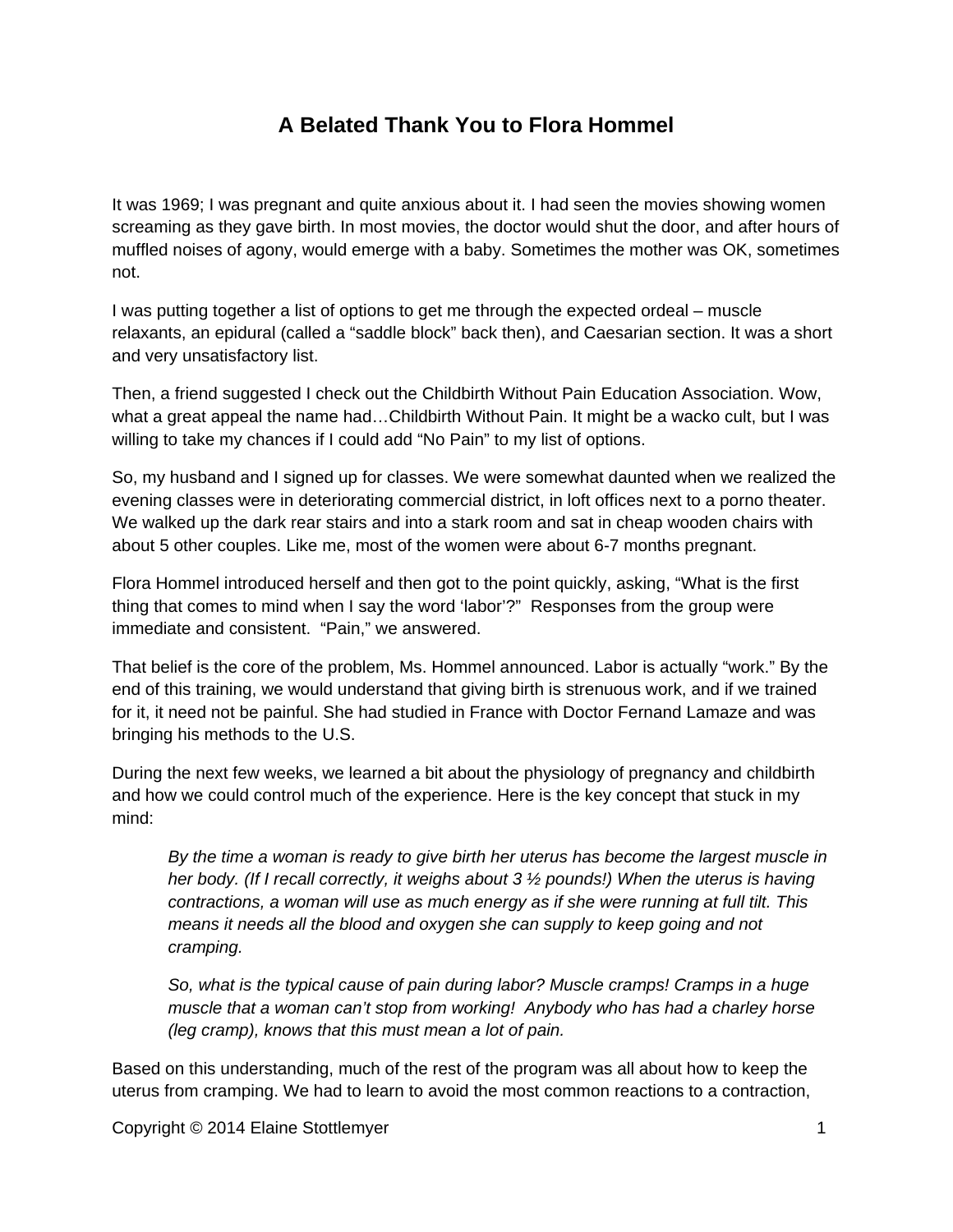going tense, gripping tight, and holding our breath. How do you keep your uterus supplied with oxygen when your lungs can't expand fully because of the baby? You learn how to take lots of short breaths rapidly. How do you keep enough blood going to the uterus? You learn to keep all other muscles relaxed so they don't draw from the blood supply. With our spouse/coaches, she trained us to identify muscles that were tense and deliberately relax them.

We got other information that helped us make good decisions. For example, we found out that when a baby's head enters the birth canal, a woman typically experiences a natural anesthesia. This is also when an epidural is given, making them redundant for pain control.

My gynecologist was not impressed. He called the training conducted by Ms. Hommel "witchcraft". Now it is called the Lamaze method. When I started contractions, I went to Mt. Carmel hospital in Detroit. The nurses and staff in the maternity ward had never heard of "childbirth without pain" and were highly skeptical

At that time, the policy was that husbands were not allowed in the labor or delivery rooms. My husband got permission to stay with me during labor and coach me. One of the nurses told my husband, "Don't worry, she'll be screaming soon enough."

True to my training, I lay on my side like a rag doll, totally limp while my uterus did its work. I focused my efforts on breathing rapidly and keeping my other muscles relaxed. It was exhausting, but effective—within 3 hours after entering the hospital I was pronounced dilated enough to go into the delivery room.

My husband went to the waiting room, expecting a short stay. In our training, we had been told that while the duration of labor ranged widely, the actual delivery usually took about 20 minutes unless there were complications.

I got to hear all about the complications of the delivery as my doctor described what was going on to an intern who was attending the birth. What I first heard was that the baby's head was crowning, but it was facing the wrong way. They needed to turn the baby around. This involved a lot of grasping, pushing, and pulling. Frankly, I don't remember the details (for which you, dear reader, are probably grateful.) What I do remember is that the doctor was quite puzzled as to why it was so difficult to get the baby out after its head was in proper position.

 He was also puzzled by the weight, 4 pounds, 5 ounces. In the maternity staff betting pool, the doctor has placed his money on a birth weight of 9 to10 pounds, a reasonable estimate based on the massive size of my pregnant belly.

The mystery was soon solved as the doctor looked back at me and then did a quick double-take (forever imprinted in my memory). He said, "I think there's another one in there." (Note: Back in 1969, we didn't have sonograms that would have revealed two babies in the womb.)

By this time, my contractions had stopped. There was real concern that they would have to do a Caesarian Section for the other baby. He asked me to see if I could manually push the baby. After a number of pushes, the autonomous contractions started again. The second baby was